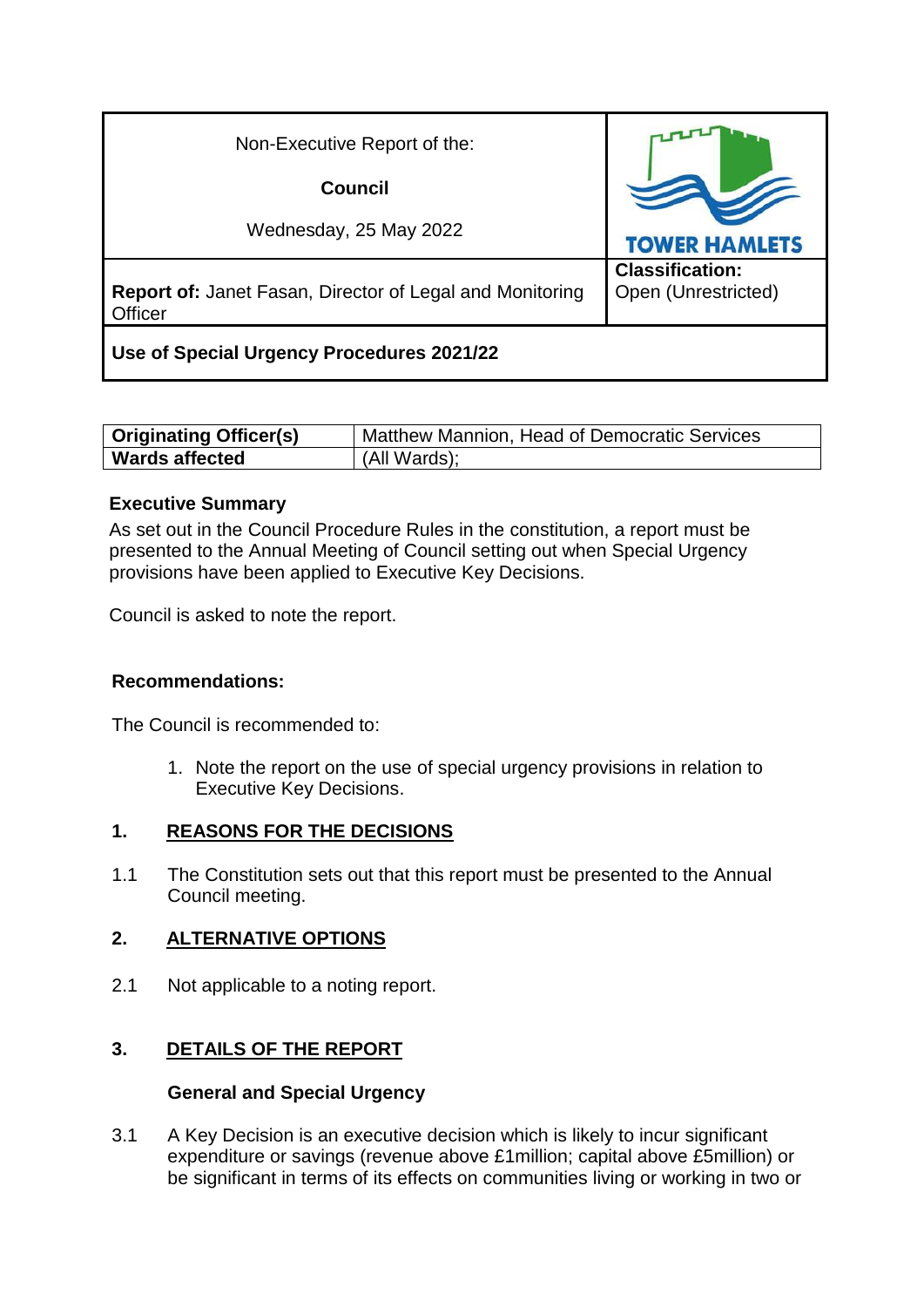more wards. More guidance on interpreting these provisions is included in Section 3 of the Constitution.

- 3.2 In normal circumstances the Council is required to publish on its website a public notice at least 28 clear days before a Key Decision is taken by the Mayor in Cabinet, at a Cabinet Sub-Committee or as an Individual Mayoral Decision.
- 3.3 On occasion, due to reasons of urgency, it is not possible to provide this level of notice and the constitution provides procedures which must be followed in those cases:

**General Urgency** – Between 5 and 28 days' notice can be provided – the Chair of the Overview and Scrutiny Committee must be notified of the item and the reasons for urgency.

**Special Urgency** – Less than 5 days' notice – the Chair of the Overview and Scrutiny Committee must agree that the issue is so urgent that longer notice cannot be given.

- 3.4 In both of the above situations, the reasons for urgency are published on the [website](http://democracy.towerhamlets.gov.uk/mgDelegatedDecisions.aspx?bcr=1&DS=1&H=1&META=mgforthcomingdecisions&V=1) alongside the decision documentation.
- 3.5 This report informs Council of those occasions during the previous municipal year where the Special Urgency provisions had to be implemented and the Chair of the Overview and Scrutiny Committee was asked to agree to a decision being taken through that process.
- 3.6 There was no use of the Special Urgency provision in the 2021-22 Municipal Year.

### **Call in and Urgency**

- 3.7 When an Executive Decision is taken by the Mayor in Cabinet, at a Cabinet Sub-Committee or as an Individual Mayoral Decision, it is eligible to be called in if so requested by Councillors in accordance with the relevant provisions of the Constitution. A decision that is called in may not be implemented before it is reviewed by the Overview and Scrutiny Committee (OSC) and (if the OSC requires it) re-consideration by the Mayor/Cabinet; a process that can take several weeks . On occasion, due to reasons of urgency, decisions are published which cannot be called in. The reasons for urgency must be agreed by the Chair of Overview and Scrutiny Committee and the matter reported to Council, together with the reasons for urgency.
- 3.8 This report informs Council of those occasions during the previous municipal year where an executive decision was taken which, due to reasons of urgency, was exempt from call in.
- 3.9 The one occasion where the Call-In and Urgency Provisions were applied is as follows: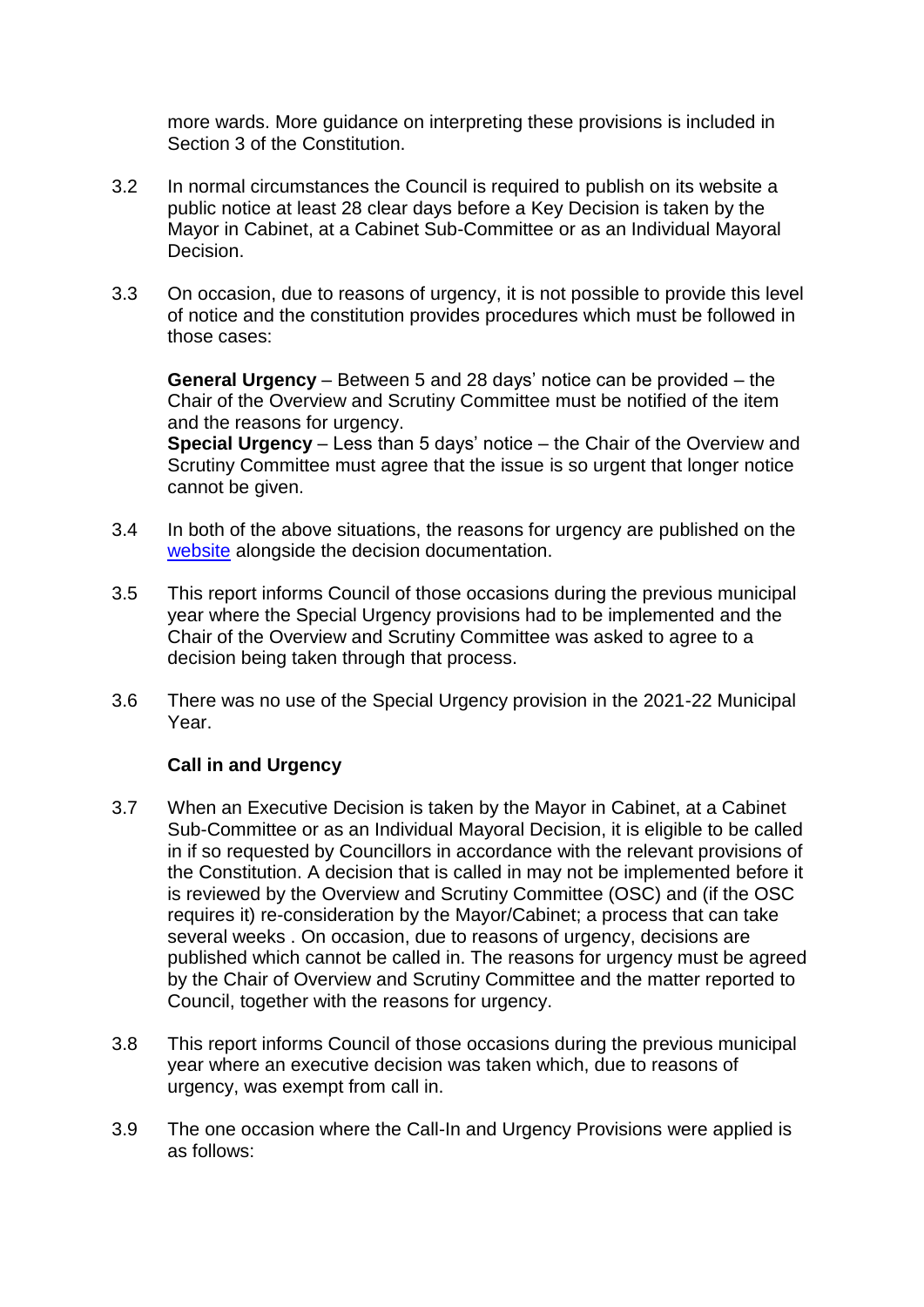| <b>Report Title</b>                                                                                       | Date of<br><b>Decision</b>     | <b>Reasons for Urgency provided at</b><br>time of decision                                                                                                                                                                                |
|-----------------------------------------------------------------------------------------------------------|--------------------------------|-------------------------------------------------------------------------------------------------------------------------------------------------------------------------------------------------------------------------------------------|
| <b>Correction to Private</b><br><b>Rented Sector Housing</b><br><b>Selective Licensing</b><br>Designation | Cabinet 30<br><b>June 2021</b> | The urgency of the report is to<br>ensure that a three month statutory<br>notification and commencement<br>date of the new scheme is<br>maintained for the 1st October<br>2021, as the current scheme ends<br>on the 20th September 2021. |

## **4. EQUALITIES IMPLICATIONS**

4.1 This is a noting report, the intention of which is to ensure transparency of decision making. Equalities Implications in relation to each decision will have been set out in the reports concerned.

## **5. OTHER STATUTORY IMPLICATIONS**

- 5.1 This section of the report is used to highlight further specific statutory implications that are either not covered in the main body of the report or are required to be highlighted to ensure decision makers give them proper consideration. Examples of other implications may be:
	- Best Value Implications,
	- Consultations,
	- Environmental (including air quality),
	- Risk Management,
	- Crime Reduction.
	- Safeguarding.
	- Data Protection / Privacy Impact Assessment.
- 5.2 None specific to this report. Implications in relation to each decision will have been set out in the reports concerned.

### **6. COMMENTS OF THE CHIEF FINANCE OFFICER**

6.1 There are no direct financial implications arising from this noting report.

### **7. COMMENTS OF LEGAL SERVICES**

7.1 This report is requirement of the Council's Procedure Rules as set out in Part B, Section 27 of the Council's Constitution.